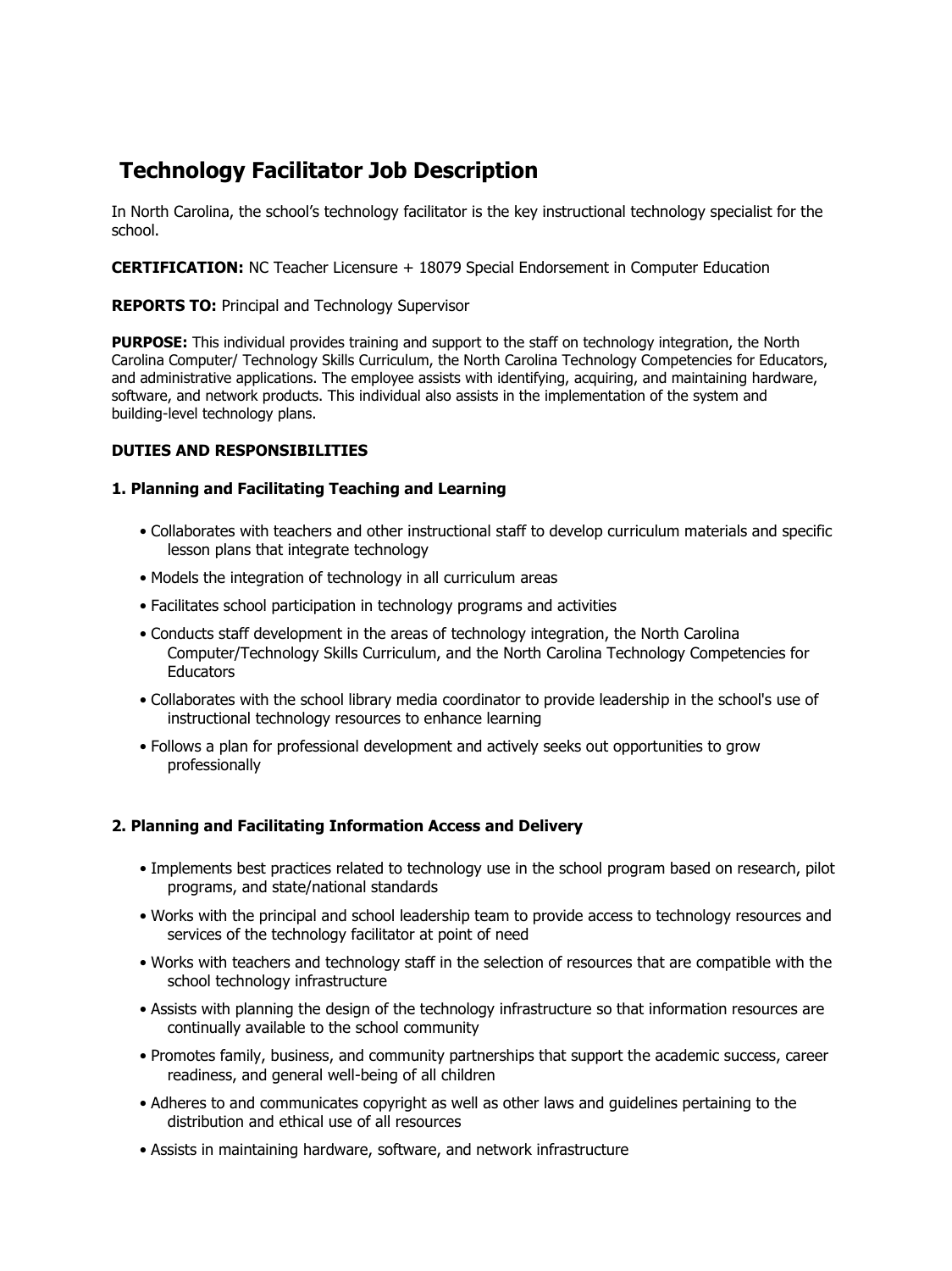• Serves as the school contact for addressing hardware and software issues